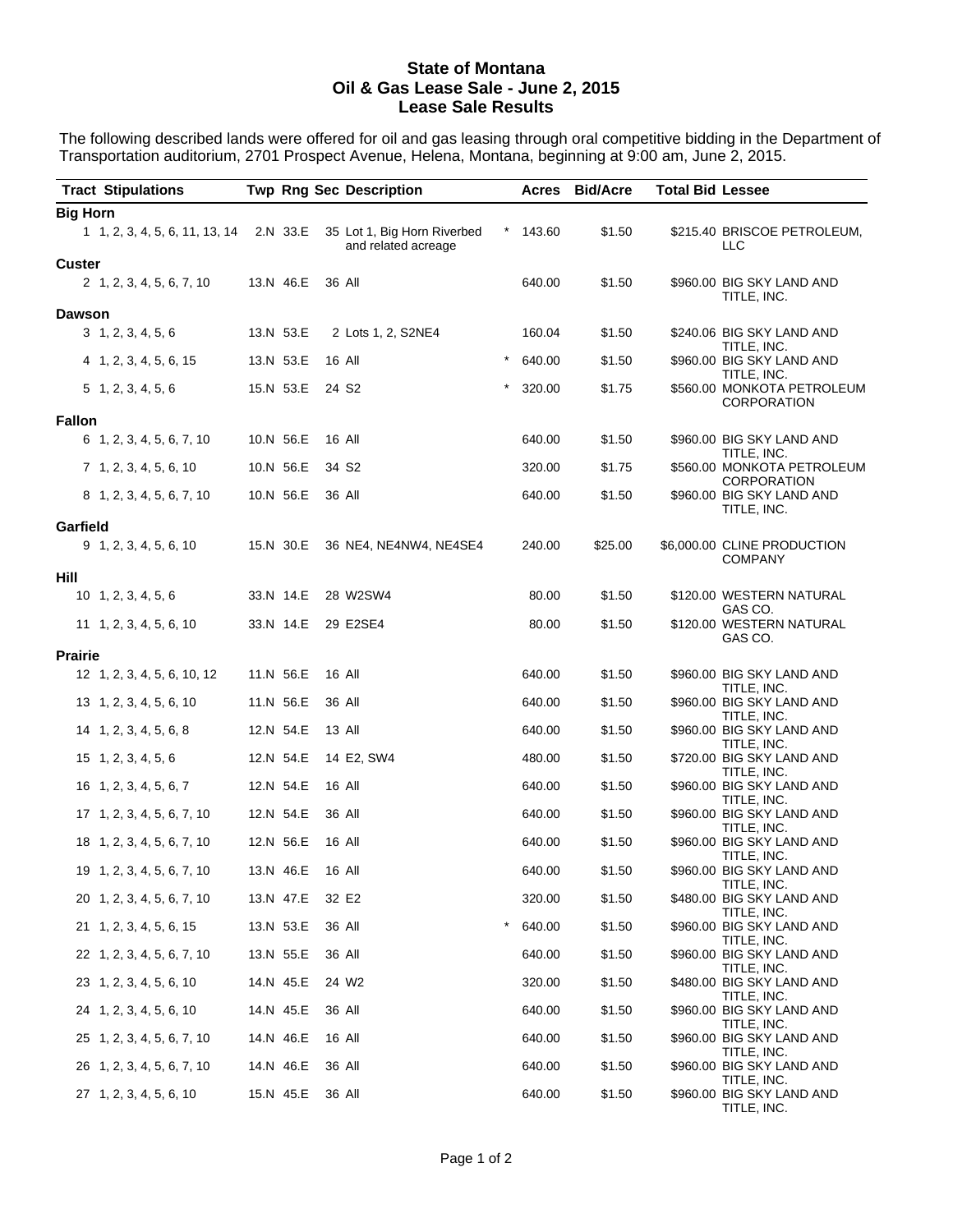|                  | <b>Tract Stipulations</b>      |      |           | <b>Twp Rng Sec Description</b>                            |          | Acres  | <b>Bid/Acre</b> | <b>Total Bid Lessee</b> |                                                  |
|------------------|--------------------------------|------|-----------|-----------------------------------------------------------|----------|--------|-----------------|-------------------------|--------------------------------------------------|
| <b>Richland</b>  |                                |      |           |                                                           |          |        |                 |                         |                                                  |
|                  | 28 1, 2, 3, 4, 5, 6, 12        |      | 23.N 55.E | 36 All                                                    | $\star$  | 640.00 | \$26.00         |                         | \$16,640.00 PETRO-HUNT, LLC                      |
|                  | 29 1, 2, 3, 4, 5, 6, 7         |      | 27.N 54.E | 16 N2, SE4                                                |          | 480.00 | \$2.00          |                         | \$960.00 MONKOTA PETROLEUM<br><b>CORPORATION</b> |
| <b>Roosevelt</b> |                                |      |           |                                                           |          |        |                 |                         |                                                  |
|                  | 30 1, 2, 3, 4, 5, 6, 12, 16    |      | 28.N 58.E | 16 NW4                                                    | $\star$  | 160.00 | \$210.00        |                         | \$33,600.00 FOSSIL HILL<br><b>RESOURCES LLC</b>  |
|                  | $31 \quad 1, 2, 3, 4, 5, 6, 8$ |      | 29.N 54.E | 16 All                                                    |          | 640.00 | \$2.00          |                         | \$1,280.00 NISKU ROYALTY, LP                     |
|                  | 32 1, 2, 3, 4, 5, 6, 16        |      | 29.N 58.E | 30 N2SE4                                                  |          | 80.00  | \$195.00        |                         | \$15,600.00 NISKU ROYALTY, LP                    |
|                  | 33 1, 2, 3, 4, 5, 6, 16        |      | 30.N 56.E | 16 N2, SE4                                                |          | 480.00 | \$17.00         |                         | \$8,160.00 NISKU ROYALTY, LP                     |
| <b>Sheridan</b>  |                                |      |           |                                                           |          |        |                 |                         |                                                  |
|                  | 34 1, 2, 3, 4, 5, 6, 7, 11, 16 |      | 34.N 55.E | 16 All                                                    |          | 640.00 | \$33.00         |                         | \$21,120.00 ROSS ALGER ENERGY,<br><b>LLC</b>     |
|                  | 35 1, 2, 3, 4, 5, 6, 8, 12, 16 |      | 34.N 57.E | 16 All, below the base of the<br>Mission Canyon formation | $^\star$ | 640.00 | \$10.00         |                         | \$6,400.00 ROSS ALGER ENERGY,<br><b>LLC</b>      |
|                  | 36 1, 2, 3, 4, 5, 6, 16        |      | 34.N 57.E | 36 N2, SW4                                                | $\star$  | 480.00 | \$34.00         |                         | \$16,320.00 ROSS ALGER ENERGY,<br><b>LLC</b>     |
| <b>Toole</b>     |                                |      |           |                                                           |          |        |                 |                         |                                                  |
|                  | 37 1, 2, 3, 4, 5, 6            | 33.N | 1.E       | 16 All                                                    |          | 640.00 | \$17.00         |                         | \$10,880.00 ERIC JOHNSON                         |
|                  | 38 1, 2, 3, 4, 5, 6            | 33.N | 1.E       | 35 W <sub>2</sub>                                         | $\star$  | 320.00 | \$2.00          |                         | \$640.00 ERIC JOHNSON                            |
|                  | 39 1, 2, 3, 4, 5, 6            | 33.N | 1.E       | 36 All                                                    |          | 640.00 | \$2.00          |                         | \$1,280.00 ERIC JOHNSON                          |
| <b>Wibaux</b>    |                                |      |           |                                                           |          |        |                 |                         |                                                  |
|                  | 40 1, 2, 3, 4, 5, 6, 9         |      | 11.N 57.E | 18 E2                                                     |          | 320.00 | \$1.75          |                         | \$560.00 MONKOTA PETROLEUM<br><b>CORPORATION</b> |

\* Part or all of tract is not state-owned surface

# **Summary by Lessor**

|                                             | <b>Total Acres</b> | <b>Total Tracts</b> |
|---------------------------------------------|--------------------|---------------------|
| Dept. of Natural Resources and Conservation | 19.503.64          | 40                  |

## **Oil and Gas Lease Sale Summary**

| <b>Total Tracts</b>         | 40           |
|-----------------------------|--------------|
| <b>Total Acres</b>          | 19.503.64    |
| <b>Total Bid Revenue</b>    | \$159,255.46 |
| <b>Average Bid Per Acre</b> | \$8.17       |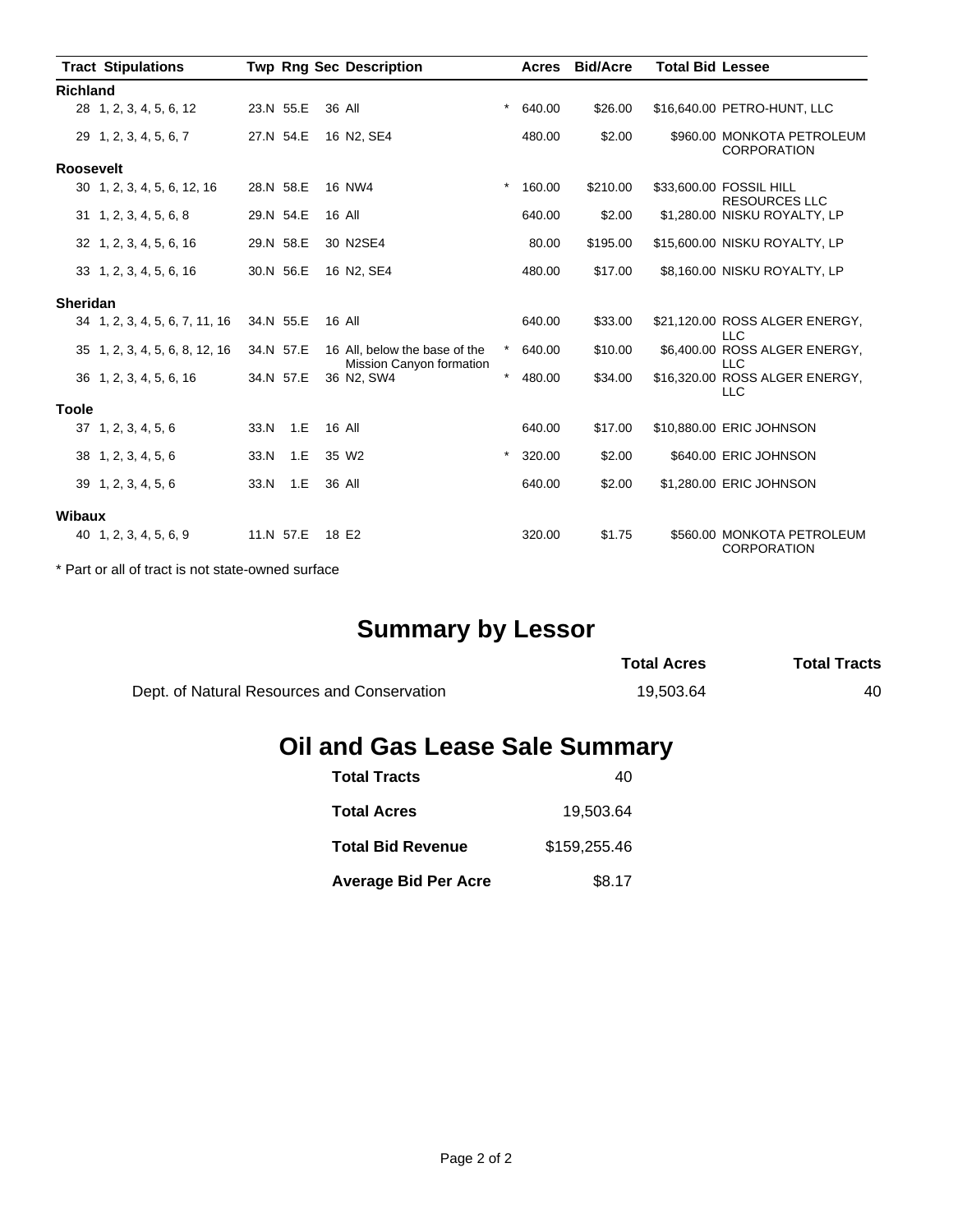#### **State of Montana Oil & Gas Lease Sale - June 2, 2015 Stipulations**

- 1 Lessee shall notify and obtain approval from the Department's Trust Land Management Division (TLMD) prior to constructing well pads, roads, power lines, and related facilities that may require surface disturbance on the tract. Lessee shall comply with any mitigation measures stipulated in TLMD's approval.
- 2 Prior to the drilling of any well on or into the lease premises, lessee shall send one copy of the well prognosis, including Form 22 "Application for Permit" to the Department's Trust Land Management Division (TLMD). After a well is drilled and completed, lessee shall send one copy of all logs run, Form 4A "Completion Report", and geologic report to TLMD. A copy of Form 2 "Sundry Notice and Report of Wells" or other appropriate Board of Oil and Gas Conservation form shall be sent to TLMD whenever any subsequent change in well status or operator is intended or has occurred. Lessee shall also notify and obtain approval from the TLMD prior to plugging a well on the lease premises.

Issuance of this lease in no way commits the Land Board to approval of coal bed methane production on this lease. Any coal bed methane extraction wells would require subsequent review and approval by the board.

- 3 The TLMD will complete an initial review for cultural resources and, where applicable, paleontological resources of the area intended for disturbance and may require a resources inventory. Based on the results of the inventory, the TLMD may restrict surface activity for the purpose of protecting significant resources located on the lease premises.
- 4 The lessee shall be responsible for controlling any noxious weeds introduced by lessee's activity on State-owned land and shall prevent or eradicate the spread of those noxious weeds onto land adjoining the lease premises. The lessee's methods of control shall be reviewed and approved by the Department's Unit Office that has jurisdiction for that locale.
- 5 The definitions of "oil" and "gas" provided in 82-1-111, MCA, do not apply to this lease for royalty calculation purposes.
- 6 If the State does not own the surface, the lessee must contact the owner of the surface in writing at least 30 days prior to any surface activity. A copy of the correspondence shall be sent to TLMD.
- 7 Due to unstable soil conditions on this tract and/or topography that is rough and/or steep, surface use may be restricted or denied. Seismic activity may be restricted to poltershots.
- 8 The lessee is responsible to pay for all damages, including penalties and charges assessed by the USDA-CFSA on CRP lands, as a result of drilling and production on the tract.
- 9 This lease is located within MT-DFWP sage grouse general habitat. Active sage grouse lek(s) is/are currently known to exist on or within two miles of this lease. Sage grouse lek distribution and status can change as new data is acquired. Proposed activities must comply with the Montana Sage Grouse Habitat Conservation Strategy and amendments thereto.
- 10 This lease is located within MT-DFWP sage grouse general habitat. Active sage grouse lek(s) is/are not currently known to exist on or within two miles of this lease. Sage grouse lek distribution and status can change as new data is acquired. Proposed activities must comply with the Montana Sage Grouse Habitat Conservation Strategy and amendments thereto.
- 11 Unless otherwise approved by the Department in writing, wells and related surface infrastructure, including new road construction, are prohibited within 1/2 mile of the centerline of a navigable river, lake or reservoir, and within 1/4 mile of direct perennial tributary streams of navigable waterways, on or adjacent to the tract. No surface occupancy is allowed within the bed of a river, stream, lake or reservoir, islands and accretions or abandoned channels.
- 12 Due to the floodplain/wetlands area(s), surface use may be restricted or denied.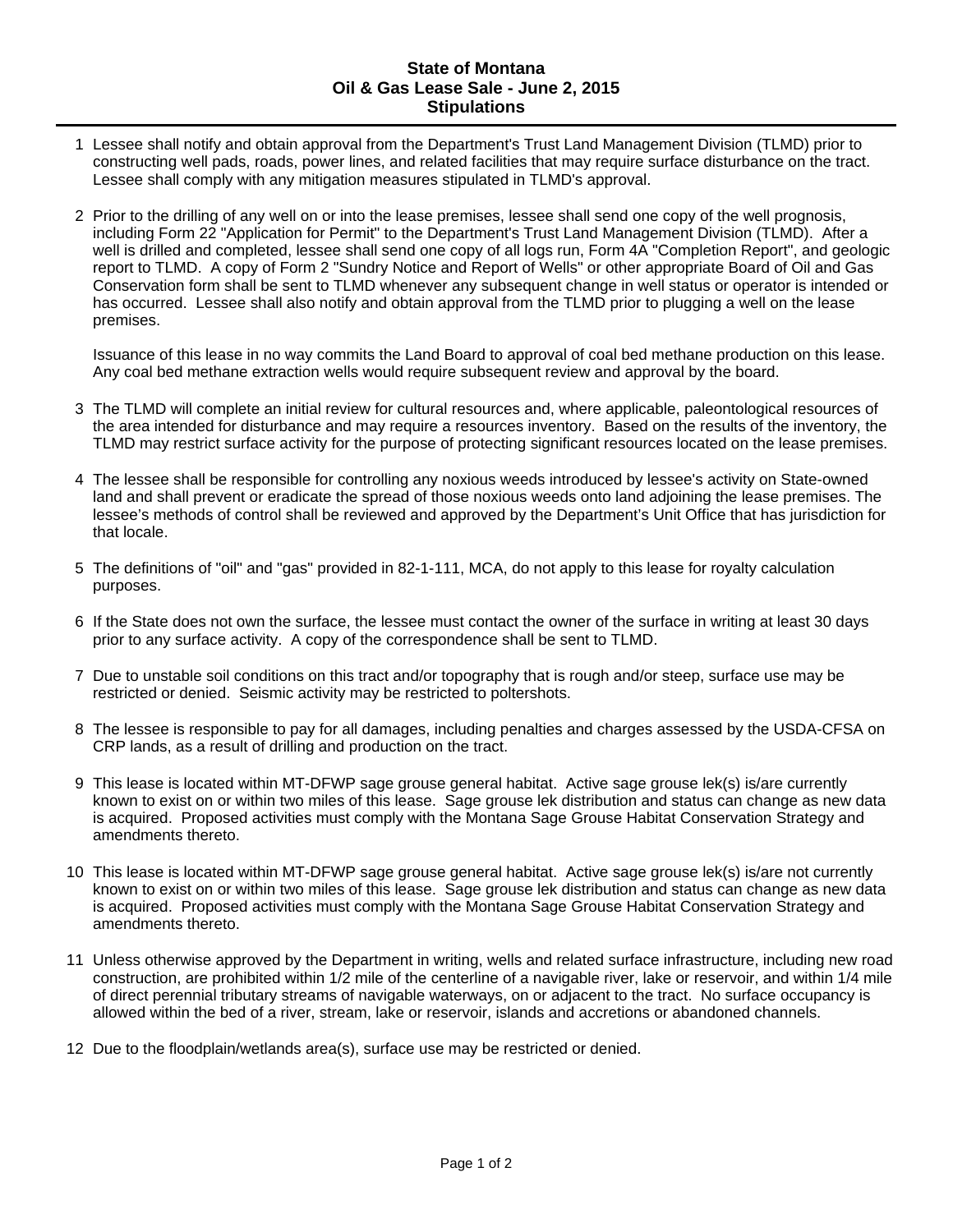- 13 This tract contains navigable riverbeds. No surface occupancy is allowed within the bed of the navigable river, abandoned channels, or on islands and accretions. In addition, upon completion of a successful well, where river title is disputed, the lessee will file an interpleader action under Rule 22, M.R.Civ.P. in the Montana District Court, or other court having jurisdiction, in which the leased lands are located for all acreage within the lease in which the title is disputed. The lessee shall name all potential royalty claimants as defendants.
- 14 If the lessee completes a successful oil and/or gas well, and if land title is disputed, the lessee shall fund professional land surveys as needed to determine the location and acreage encompassed by the spacing and/or pooling unit and the state lease acreage within that unit. Surveys shall be conducted by a licensed land surveyor acceptable to the Department, and shall be prepared pursuant to survey requirements provided by the Department.
- 15 Due to existing surface uses (such as center pivots, wheel lines, etc.) development on this tract may be restricted.
- 16 If whooping cranes are observed on-site, construction and/or maintenance activities shall be suspended until birds leave the area.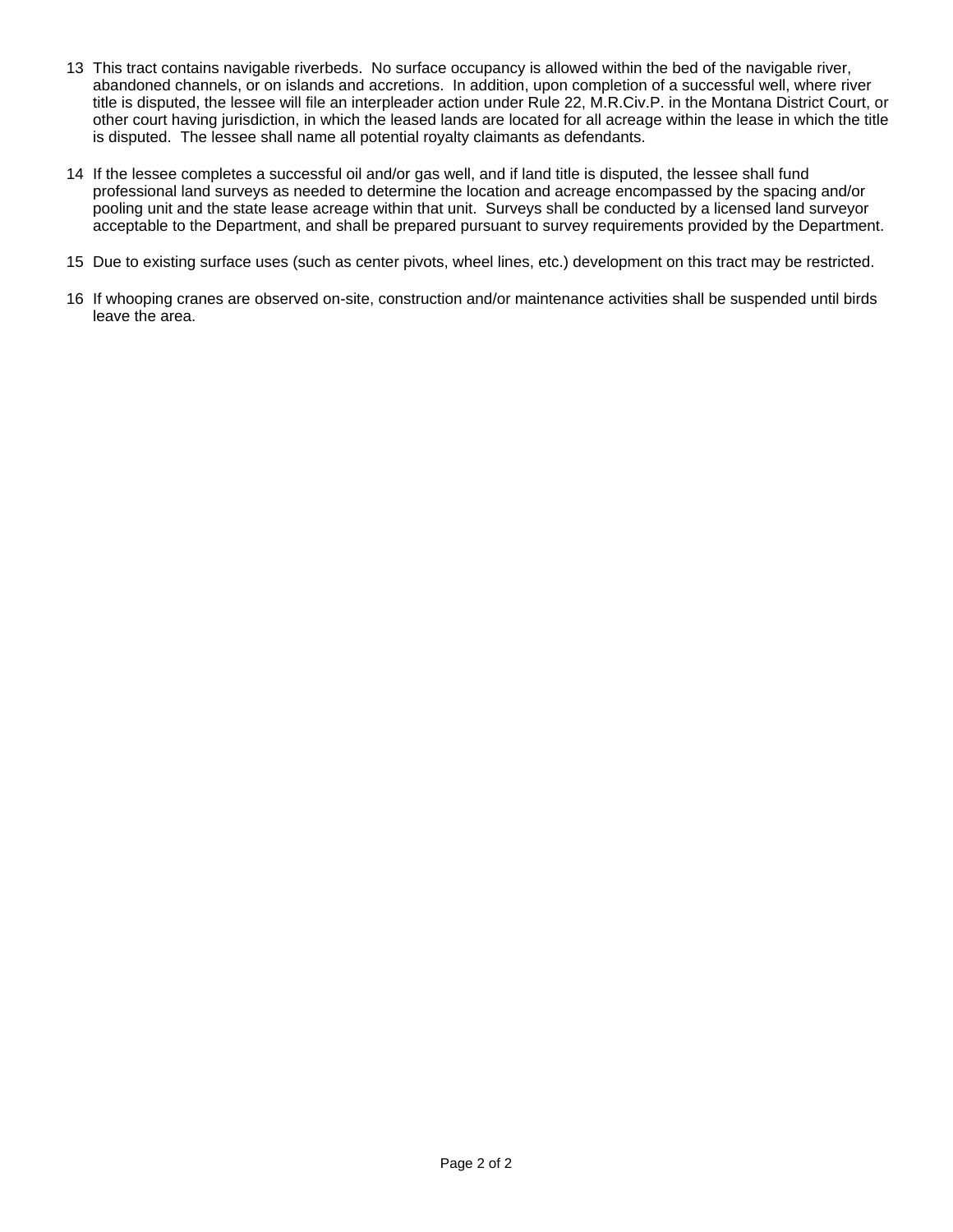#### **State of Montana Oil & Gas Lease Sale - June 2, 2015 Applicant List**

|                 |                              |     |        | <b>Tract Twp Rng Sec Description</b>                       | <b>Acres Applicant</b>                                                     |
|-----------------|------------------------------|-----|--------|------------------------------------------------------------|----------------------------------------------------------------------------|
| <b>Big Horn</b> |                              |     |        |                                                            |                                                                            |
|                 |                              |     |        | 1 2.N 33.E 35 Lot 1, Big Horn Riverbed and related acreage | 143.60 BRISCOE PETROLEUM, LLC                                              |
| <b>Custer</b>   |                              |     |        |                                                            |                                                                            |
|                 | 2 13.N 46.E                  |     | 36 All |                                                            | 640.00 BIG SKY LAND AND TITLE, INC.                                        |
| <b>Dawson</b>   |                              |     |        |                                                            |                                                                            |
|                 |                              |     |        | 3 13.N 53.E 2 Lots 1, 2, S2NE4                             | 160.04 BIG SKY LAND AND TITLE, INC.                                        |
|                 | 4 13.N 53.E 16 All           |     |        |                                                            | 640.00 BIG SKY LAND AND TITLE, INC.                                        |
|                 | 5 15.N 53.E                  |     |        | 24 S <sub>2</sub>                                          | 320.00 BIG SKY LAND AND TITLE, INC.                                        |
| <b>Fallon</b>   |                              |     |        |                                                            |                                                                            |
|                 | 6 10.N 56.E                  |     | 16 All |                                                            | 640.00 BIG SKY LAND AND TITLE, INC.                                        |
|                 | 7 10.N 56.E                  |     | 34 S2  |                                                            | 320.00 BIG SKY LAND AND TITLE, INC.                                        |
|                 | 8 10.N 56.E                  |     | 36 All |                                                            | 640.00 BIG SKY LAND AND TITLE, INC.                                        |
| Garfield        |                              |     |        |                                                            |                                                                            |
|                 |                              |     |        |                                                            |                                                                            |
|                 |                              |     |        | 9 15.N 30.E 36 NE4, NE4NW4, NE4SE4                         | 240.00 AMERICAN PATRIOT OIL AND GAS, INC.                                  |
| Hill            |                              |     |        |                                                            |                                                                            |
|                 |                              |     |        | 10 33.N 14.E 28 W2SW4                                      | 80.00 WESTERN NATURAL GAS CO.                                              |
|                 |                              |     |        | 11 33.N 14.E 29 E2SE4                                      | 80.00 WESTERN NATURAL GAS CO.                                              |
| <b>Prairie</b>  |                              |     |        |                                                            |                                                                            |
|                 | 12 11.N 56.E                 |     | 16 All |                                                            | 640.00 BIG SKY LAND AND TITLE, INC.                                        |
|                 | 13 11.N 56.E                 |     |        | 36 All                                                     | 640.00 BIG SKY LAND AND TITLE, INC.                                        |
|                 | 14 12.N 54.E                 |     | 13 All |                                                            | 640.00 BIG SKY LAND AND TITLE, INC.                                        |
|                 | 15 12.N 54.E                 |     |        | 14 E2, SW4                                                 | 480.00 BIG SKY LAND AND TITLE, INC.                                        |
|                 | 16 12.N 54.E                 |     |        | 16 All                                                     | 640.00 BIG SKY LAND AND TITLE, INC.                                        |
|                 | 17 12.N 54.E                 |     |        | 36 All                                                     | 640.00 BIG SKY LAND AND TITLE, INC.                                        |
|                 | 18 12.N 56.E                 |     |        | 16 All                                                     | 640.00 BIG SKY LAND AND TITLE, INC.                                        |
|                 | 19 13.N 46.E                 |     |        | 16 All                                                     | 640.00 BIG SKY LAND AND TITLE, INC.                                        |
|                 | 20 13.N 47.E                 |     |        | 32 E2                                                      | 320.00 BIG SKY LAND AND TITLE, INC.                                        |
|                 | 21 13.N 53.E                 |     |        | 36 All                                                     | 640.00 BIG SKY LAND AND TITLE, INC.                                        |
|                 | 22 13.N 55.E                 |     |        | 36 All                                                     | 640.00 BIG SKY LAND AND TITLE, INC.                                        |
|                 | 23 14.N 45.E                 |     |        | 24 W <sub>2</sub>                                          | 320.00 BIG SKY LAND AND TITLE, INC.                                        |
|                 | 24 14.N 45.E<br>25 14.N 46.E |     |        | 36 All<br>16 All                                           | 640.00 BIG SKY LAND AND TITLE, INC.<br>640.00 BIG SKY LAND AND TITLE, INC. |
|                 | 26 14.N 46.E                 |     |        | 36 All                                                     | 640.00 BIG SKY LAND AND TITLE, INC.                                        |
|                 | 27 15.N 45.E                 |     |        | 36 All                                                     | 640.00 BIG SKY LAND AND TITLE, INC.                                        |
| <b>Richland</b> |                              |     |        |                                                            |                                                                            |
|                 |                              |     |        |                                                            |                                                                            |
|                 | 28 23.N 55.E 36 All          |     |        | 29 27.N 54.E 16 N2, SE4                                    | 640.00 IRISH OIL & GAS, INC.<br>480.00 DNRC/LAND BOARD                     |
|                 |                              |     |        |                                                            |                                                                            |
| Roosevelt       |                              |     |        |                                                            |                                                                            |
|                 | 30 28.N 58.E                 |     |        | 16 NW4                                                     | 160.00 FOSSIL HILL RESOURCES LLC                                           |
|                 | 31 29.N 54.E                 |     | 16 All |                                                            | 640.00 DNRC/LAND BOARD                                                     |
|                 | 32 29.N 58.E                 |     |        | 30 N2SE4                                                   | 80.00 IRISH OIL & GAS, INC.                                                |
|                 | 33 30.N 56.E                 |     |        | 16 N2, SE4                                                 | 480.00 DNRC/LAND BOARD                                                     |
| <b>Sheridan</b> |                              |     |        |                                                            |                                                                            |
|                 | 34 34.N 55.E                 |     |        | 16 All                                                     | 640.00 ZONE EXPLORATION, INC.                                              |
|                 | 35 34.N 57.E                 |     |        | 16 All, below the base of the Mission Canyon               | 640.00 ZONE EXPLORATION, INC.                                              |
|                 |                              |     |        | formation                                                  |                                                                            |
|                 | 36 34.N 57.E                 |     |        | 36 N2, SW4                                                 | 480.00 ZONE EXPLORATION, INC.                                              |
| <b>Toole</b>    |                              |     |        |                                                            |                                                                            |
|                 | 37 33.N                      | 1.E | 16 All |                                                            | 640.00 JOHNSON, ERIC H.                                                    |
|                 | 38 33.N                      | 1.E |        | 35 W <sub>2</sub>                                          | 320.00 JOHNSON, ERIC H.                                                    |
|                 | 39 33.N                      | 1.E |        | 36 All                                                     | 640.00 JOHNSON, ERIC H.                                                    |
| <b>Wibaux</b>   |                              |     |        |                                                            |                                                                            |
|                 | 40 11.N 57.E                 |     |        | 18 E2                                                      | 320.00 BIG SKY LAND AND TITLE, INC.                                        |
|                 |                              |     |        |                                                            |                                                                            |